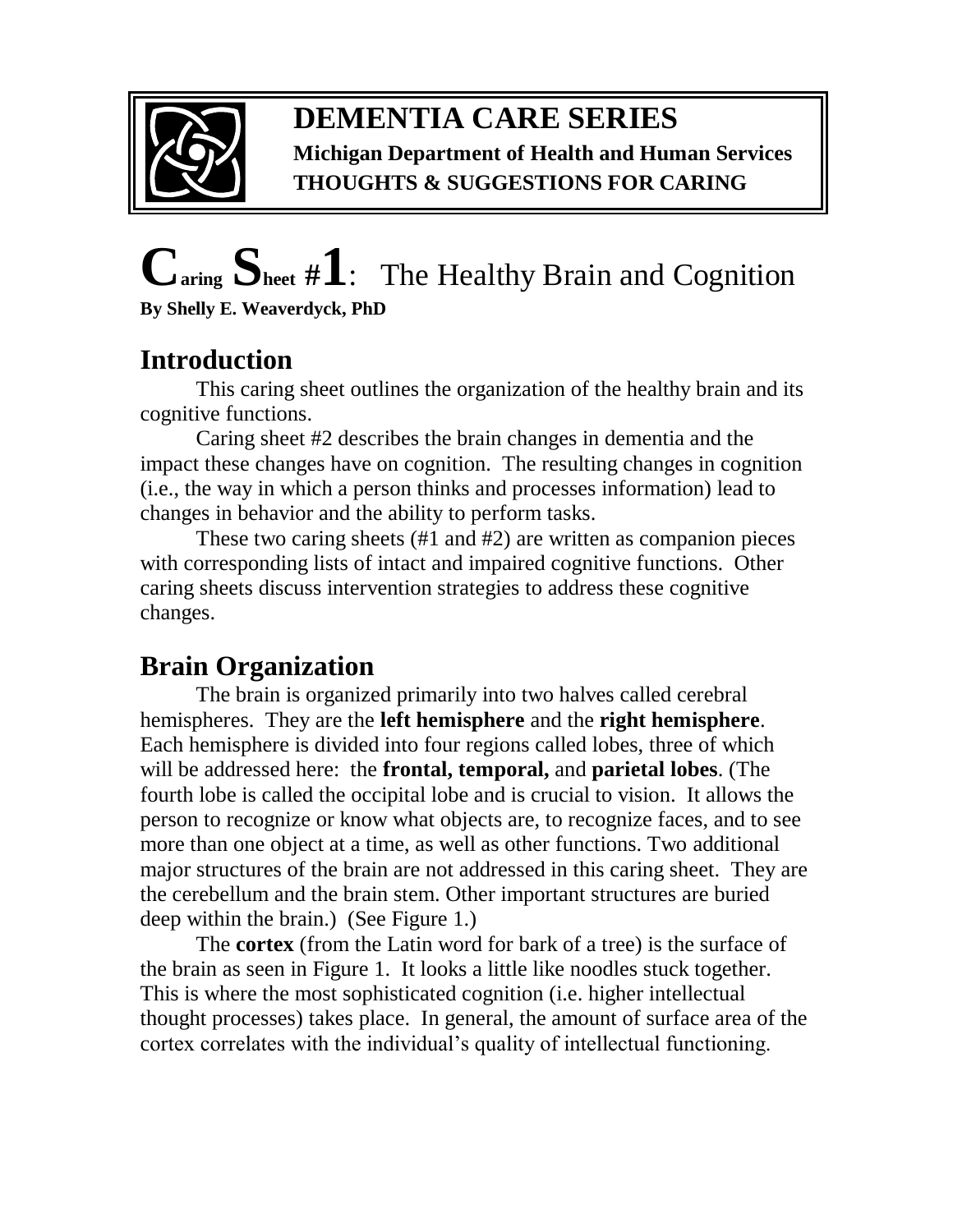

#### **DEMENTIA CARE SERIES Michigan Department of Health and Human Services THOUGHTS & SUGGESTIONS FOR CARING**

Caring Sheet #1 The Healthy Brain and Cognition S. Weaverdyck Page 2 of 5



**Figure 1: Schematic drawing of the brain, including the left cerebral hemisphere, cerebellum and brain stem.** *Size and position of the brain with respect to the outline of the head is not to scale.* **The right side of the brain is essentially a mirror image of the left. The right cerebral hemisphere has the same four lobes.** 

### **Cognitive Functions and Localization in the Brain**

Some of the complex cognitive functions affected in dementia which are most noticeable to caregivers occur in the frontal, temporal, and parietal lobes of the left and right cerebral hemispheres. Those are the cognitive functions and brain structures addressed in this caring sheet.

Each lobe and hemisphere mediates or plays a major role in its own set of cognitive functions. Some of these cognitive functions are listed below.

There is a complex overlap and interaction of these functions among lobes and between hemispheres that varies from one person to the next. In addition, each lobe and hemisphere communicates with each other in complex ways, which also vary from one person to the next.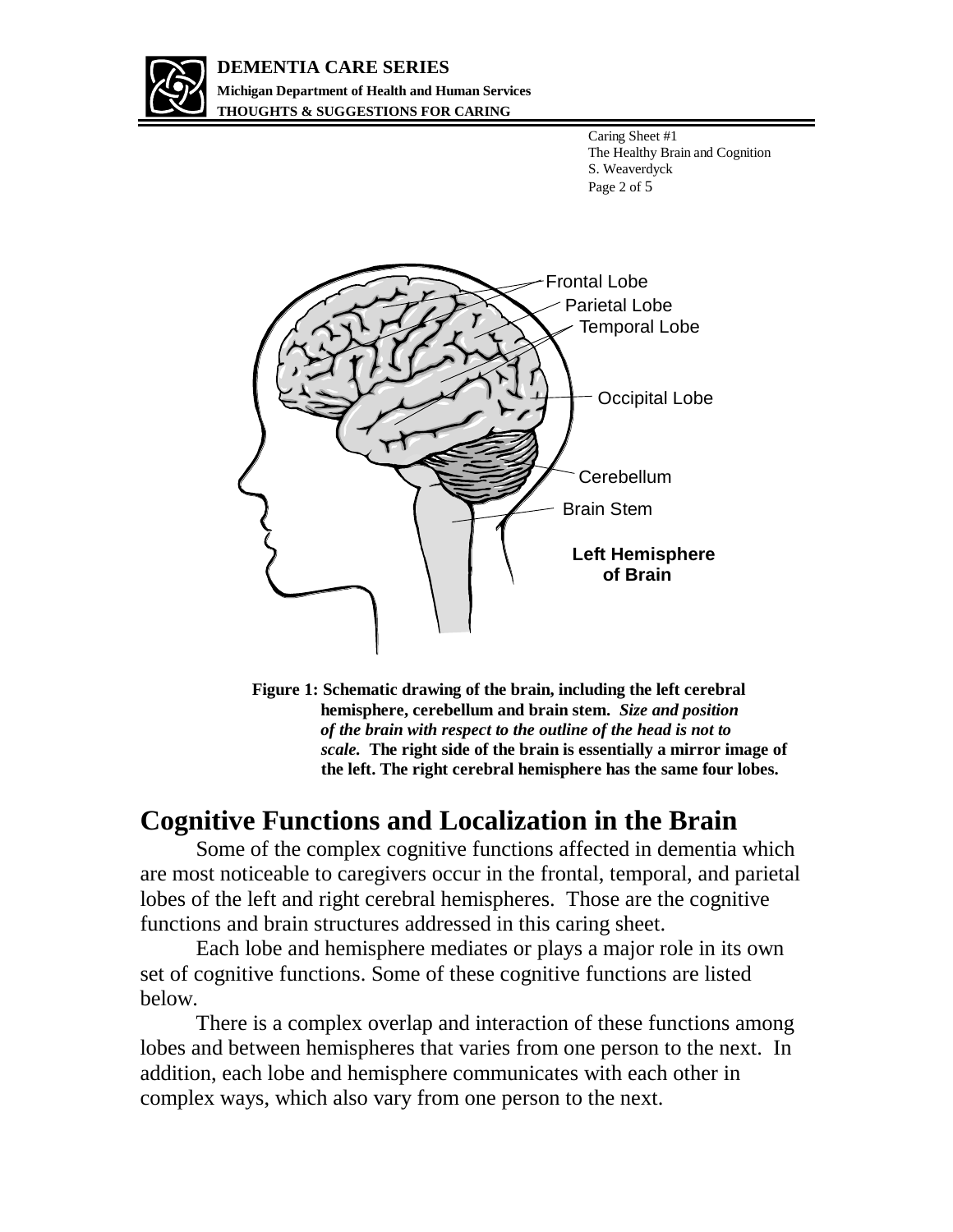

Caring Sheet #1 The Healthy Brain and Cognition S. Weaverdyck Page 3 of 5

This outline of the general location of various cognitive functions in the cortex, within each lobe and hemisphere, therefore, is oversimplified and generalized.

The organization of functions also depends upon a person's structural dominance, as is partially evidenced by her/his hand dominance. Here the person described is assumed to be right handed.

(Left handed persons are usually similar to right handed persons. Some left handed persons, however may have functions controlled by both hemispheres or more rarely by the hemisphere opposite of what is listed here.)

Left **Hemisphere** (for most right handed people)

- controls sensory and motor functions of the right side of the body.
- helps the person recognize and use analytical or linear thinking, including language.
- When a person's left hemisphere is damaged the right side of the body tends to be weaker and altered in its ability to feel, notice, or recognize stimuli. The person may also have slurred speech or difficulty finding words she wants to use.

**Right Hemisphere** (for most right handed people)

- controls the sensory and motor functions of the left side of the body.
- helps the person recognize and use spatial aspects of information received from the environment.
- When the right hemisphere is damaged the left side of the body tends to be weaker and altered in its ability to feel, notice, or recognize stimuli. The person may also have difficulty locating objects in space or judging distances.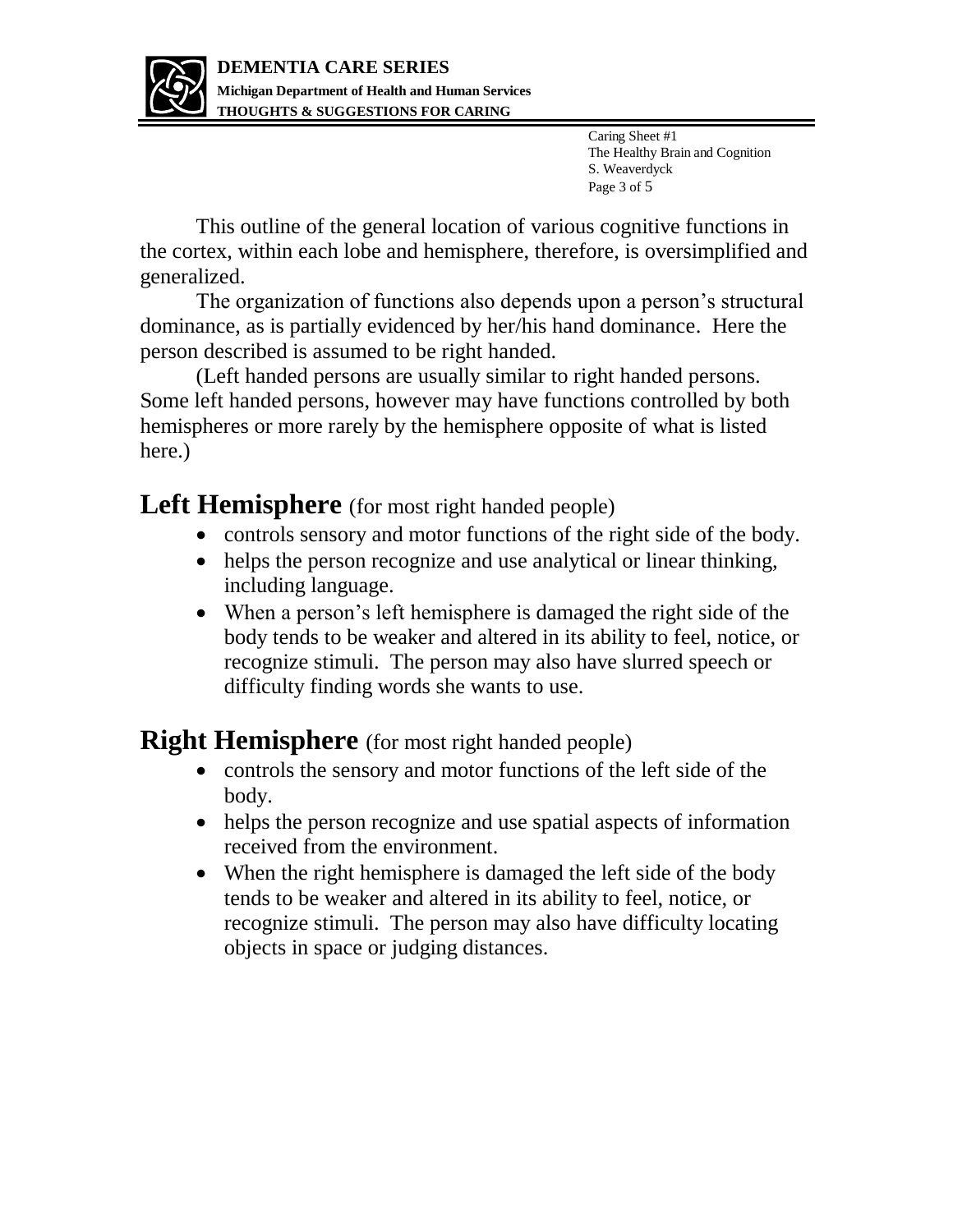

Caring Sheet #1 The Healthy Brain and Cognition S. Weaverdyck Page 4 of 5

## **Frontal Lobe**

The frontal lobe plays a major role in many cognitive functions, some of which are listed here. In general, the frontal lobe allows a person to:

- plan and organize
- make use of a pool of information or ideas, by sorting through and choosing from among them
- know when a task is done
- get started on a task
- recognize mistakes and correct them
- know how much time has passed
- recognize chronology of events in the past and put them in temporal perspective (e.g., I played as a child with my sister long before I cooked supper for my own children.)
- recognize and monitor her own thoughts and feelings
- discern triggers or causes of thoughts and feelings
- control impulsive responses to thoughts and feelings, by censoring, delaying, or pacing the responses
- adapt to new conditions
- switch from one idea or action to another
- imagine something not visible or tangible (i.e., abstract)
- recognize or know the order of task steps or items
- think about or do more than one thing at a time

# **Temporal Lobe**

The temporal lobe, among other functions, allows a person to:

- comprehend language (in the left hemisphere)
- express language (in the left hemisphere)
- remember very recent events or information (in cooperation with the hippocampus, a structure tucked behind the temporal lobe) (e.g., it prevents a person from repeating the same story in a single conversation or forgetting that a visitor had just been there)